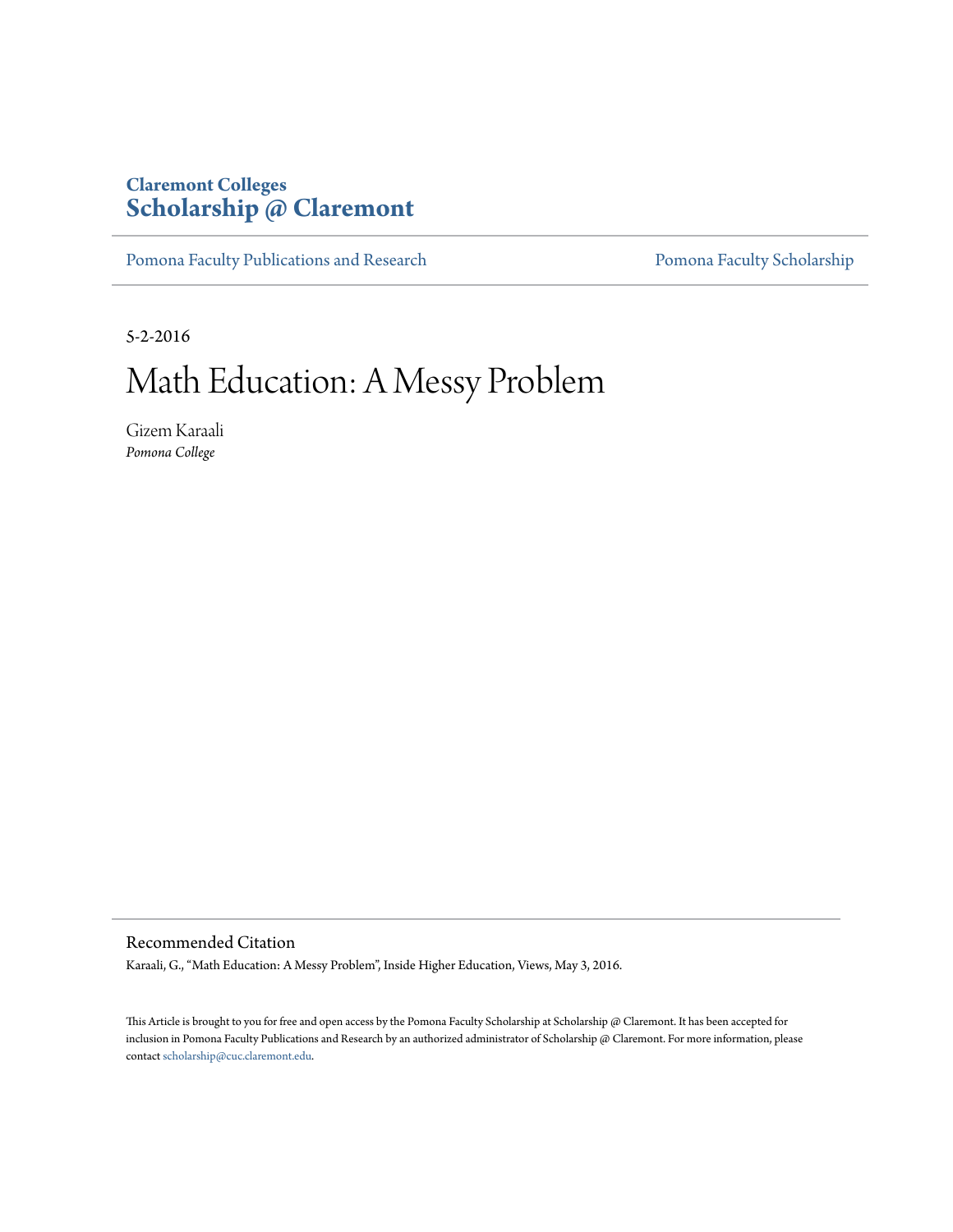





## Math education deserves support and attention (essay)

Submitted by Gizem Karaali on May 2, 2016 - 3:00am

Andrew Hacker's *The Math Myth and Other STEM Delusions* simply continues to promote the misguided path he got on several years ago, and it's difficult to see how it could lead us anywhere productive. Hacker started the business of attacking school mathematics in a *New York Times* op-ed <sub>[1]</sub> where he argued, in sync with gimmicky T-shirts claiming the same, that algebra was unnecessary, or perhaps even detrimental to our future. In a national scene where mathphobia is rampant and most people's memories of school mathematics remain unpleasant at best, he struck a chord. Then, of course, come book contracts and even more adulation.

Thoughtful people have already responded authoritatively [2] to the various errors in Hacker's argument -- see here for another scathing review  $_{[3]}$ . A short and quick reply is here  $_{[4]}$ . For this audience of college and university educators, some of whom might be tempted by Hacker's bravado and wonder about implications for higher education, I'd like to also point out that Hacker seems to forget why we educate our young. Even if as students years ago we may have had difficulty in certain subjects, as parents we want to ensure that our children go beyond what we ourselves have achieved. We expect that what they learn will be beneficial to their growth and future opportunities. We also hope that they will gain certain personal characteristics that, together with their knowledge and skills, will help them build a better future for our society and the world.

The Western tradition starts this conversation in ancient Greece with Socrates arguing that virtue is central to the education of the young. Aristotle teaches us that the ultimate goal of education should be happiness -- the durable contentment of a creative and intellectual life. St. Augustine shows us that we should not depend on teachers to teach us everything, that there is much to be learned from the internal wisdom of the heart, which itself is cultivated by our moral compass. Rousseau argues that children need to be exposed to the world as they grow to learn to live within the society to which they belong. Locke and Mill teach us that education should be well-rounded, cultivating an intellectually capable mind aware of the complexities of the world.

Mathematics educators agree. We know that in mathematics, as in any other knowledge system that builds on itself, the procedures that work so well are only part of the package. That in the center is the student, but always situated in the midst of a society that is constantly evolving. That students learn best when encouraged and supported by knowledgeable teachers who help them explore and understand underlying concepts. That intellectual stimulation and growth are possible and enjoyable for all children. That in our classrooms, we can help students sharpen their ability to persist in the face of apparent failure. That today's students need to learn to tackle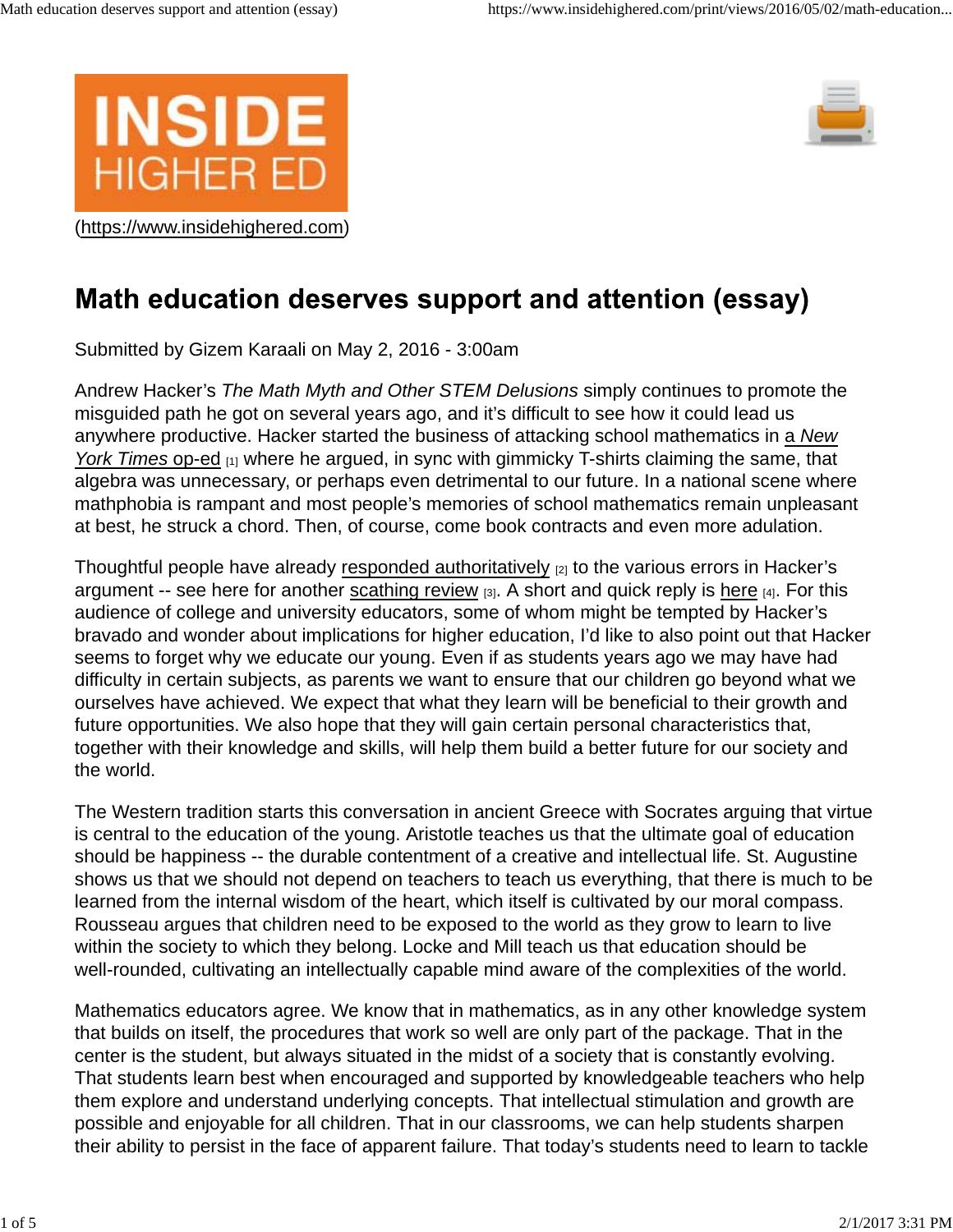complex and ill-defined problems requiring both individual and collaborative effort.

And to these ends, we have been working to improve what we do. Mathematics teachers, mathematics education researchers and mathematicians are working together in classrooms, in math circles [5], in conferences and workshops, in curricular reform efforts and in policy discussions. We are working to create meaningful mathematical experiences for students to encourage critical thinking, foster creative reasoning and enhance problem-solving abilities. (See here  $_{[6]}$  and here  $_{[7]}$  for two collections of mathematics lesson plans and modules that were developed by or in collaboration with researchers. See here [8] for a college-level initiative for revamping the mathematics curriculum.)

We are working to engender the sense of wonder and accomplishment that mathematics -- when done right -- naturally inspires. We are working to develop and support a coherent set of curricular standards that will help tomorrow's adults live up to the expectations of this nation from its children. We are working to discover and share with parents, teachers and educators what works well in the classroom even if it is not typical, and what doesn't work even if it "just makes sense" and "it's the way I learned things." (How many people believe that the point of multiplication tables is to torture students till they can recite them at the speed of light? Linda Gojak, past president of the National Council of Teachers of Mathematics, is one among many educators speaking out about fluency in mathematics  $_{[9]}$  and how it is no longer acceptable to equate it with "fast and accurate.")

Admittedly, we mathematics instructors don't always help our own cause. People remember how their middle school math teacher made them feel, and I don't need to tell you that it's generally not a good memory. (I was lucky -- mine made me feel like there wasn't a problem I couldn't solve if I put in the time and effort.) But dropping mathematics from the required K-12 curriculum would be a perfect example of the cliché of throwing out the baby with the bathwater. (While I myself have argued elsewhere [10] that we might just do that, my tongue was decidedly set in my cheek, and my concern was the essence of what is lost in most mainstream experiences of school mathematics. Now, can I get a book contract, too?)

The current state of mathematics education in the United States is certainly not ideal. Yet the fact is that teachers, parents, mathematicians, mathematics education researchers and policy makers are working on it. Furthermore, this is definitely a problem worth working on. It is tough, it is messy  $[11]$  and there are many nuances to the issue and many implications to any avenue of resolution.

Hacker writes of high school graduates unable to perform simple numeracy tasks. I'd venture to guess that more than a handful of high school grads are also incapable of understanding IRS publications, may occasionally be unable to interpret correctly the user manuals of their DVD players and can't foresee all repercussions of a ballot measure they are willing to vote for or against. But we do not blame all of these insufficiencies on K-12 English teachers. Nor do we suggest replacing English courses with courses on reading ballot measures or user manuals. What do we do? We demand that English Language Arts curricula be developed that are more sensitive to the range of literacy demands of our daily lives.

Hacker gets it right at least in one instance; quantitative literacy *is* crucial in today's society. And it should be one of the essential outcomes we expect from our education system, as I argue  $[12]$ elsewhere [13]. However, the role of mathematics in our education system goes beyond quantitative literacy. (And conversely, quantitative literacy as a goal itself should not be limited to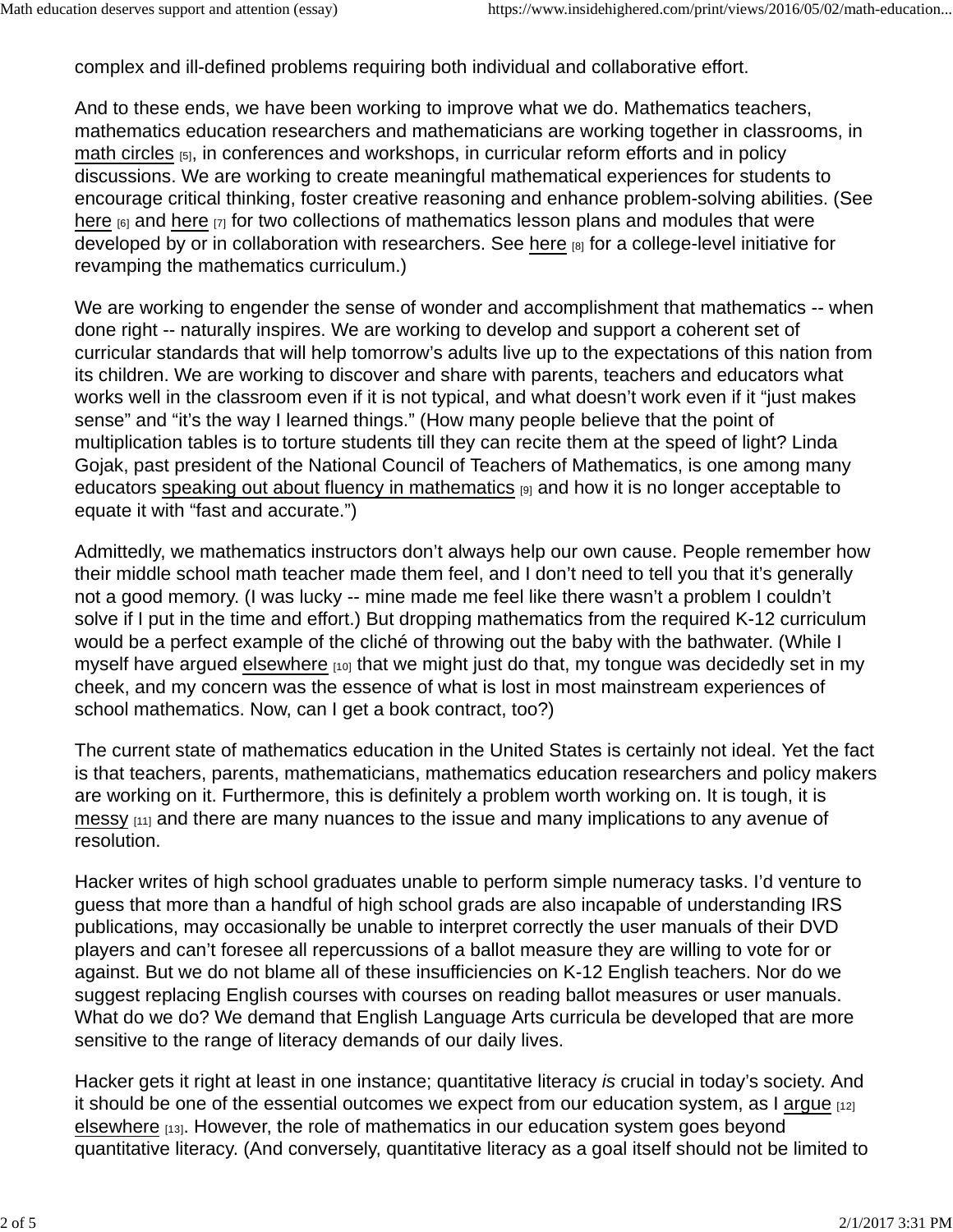the mathematics classroom. Most science and social studies classrooms offer excellent contexts for quantitative literacy.)

During this election year, I offer you another analogy. Today there are many, including some reading this, who worry that the American democratic machine is not producing the results they would like. So shall we give up on democracy? I'd like to believe that the overwhelming majority would agree with me when I say no. Instead, we continue working to improve our system; we continue to fight for broader access; we continue to work to further political and social justice.

Mathematics education is perhaps not on the same level of importance and urgency, but the solutions are the same. We must work to improve the system. We must fight for broader access. And we must work to further political and social justice.

Today mathematics acts as a gateway (or a gatekeeper, depending on your perspective) in terms of who has access to the lucrative STEM jobs that many aspire to. Students who learn mathematics as far as their school contexts allow have many more opportunities open to them when they graduate from high school. Knowing the fundamental building blocks of mathematics today leads well-prepared high school graduates to a range of rigorous paths of college-level study in many disciplines. And those are also the students who will become the adults who will create the new mathematical, statistical and computational tools we will need in the future.

What would happen if we dropped mathematics? Which schools and school districts would not be offering those "now optional" advanced mathematics courses? Which students would be deprived of the opportunity to learn, and, can I suggest, find meaning, confidence and opportunity through advanced mathematics? And which students would be able to move forward with those STEM careers that many parents dream of?

People can succeed without mathematics in their lives. You can also choose to never try sushi, to vacation only within the continental United States despite being able to afford international travel, to never wear flip-flops or learn to ride a bike, and still lead a happy and productive life. But nobody's job prospects are affected by their decision to avoid sushi (unless you want to be a sushi chef, which would be odd if you didn't like sushi to start with). And having the choice to decline comes out of privilege. Can this nation afford to make such a decision for all its children? When people choose to drop mathematics later in their academic paths, we can say they made a decision knowing their options and the opportunities they are letting go. But do we want to make these decisions ahead of time for all students?

The American education system differs from many of the nations that are touted as high performers. In most of those countries, students are channeled into various tracks early on. This nation does not regiment its schoolchildren, because we believe that all children have potential and that they can make choices once they are old enough to know what is out there.

And the American education system is still one of the best in the world. I know the international test scores and rankings, but I also know to read the fine print. Therein you learn that once you restrict to schools where less than 50 percent of the class is in the free lunch program, the performance of students is in par with those high-performing nations. The schools that are "failing" are the ones that have 75 percent or more of their students in free lunch programs. So our schools are not failing our students; it is our society that is failing them. As most education researchers (and teachers in classrooms across the nation) will agree, the problem of public education in the United States is one of poverty. And that problem is not going to get solved by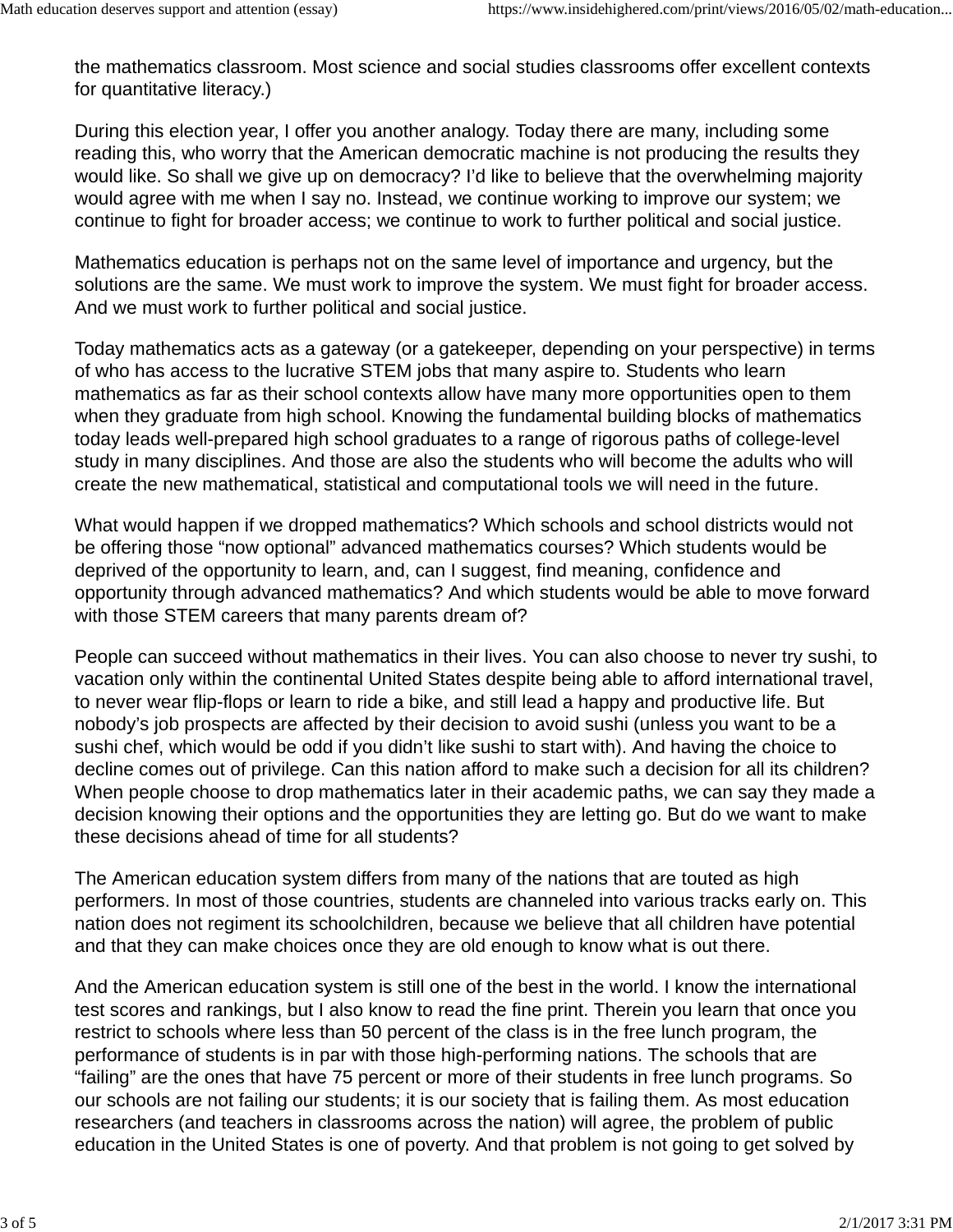dropping the mathematics requirement in the K-12 curriculum.

In fact mathematics can help. Here is where Plato's virtue and St. Augustine's moral compass come back into school mathematics. Brazilian mathematician Ubiratan D'Ambrosio has been telling us for years  $[14]$  that it is mathematics that will help our children solve the varied problems of today and tomorrow -- if we can teach them to see the inherent mathematics involved. Mathematics, historian Judith Grabiner points out [15], has evolved precisely to describe social, environmental and political, as well as industrial and scientific, problems that a society happens to confront. And it remains, to this day, our most successful method to seek out creative and productive solutions for them. (Readers perplexed by my inclusion of social, environmental and political problems above might like to google "mathematics for social justice" or "mathematics of sustainability.")

I write this with the hope that some good may come out of Hacker's simplistic recommendations. Students reciting their multiplication tables as fast as a bullet train are not the desired outcome of mathematics education. We want students to understand the power and limitations of the mathematics they are learning. We want students to move flexibly from one specific model of a situation to another. We want students to be able to find unexpected and novel solutions to problems that are ever-growing in their complexity.

Mathematics is where we can train young minds to do all these things. Mathematics is where we can teach that critical ability to reason analytically. Mathematics is also where we can encourage creative exploration of the multitude of options a problem solver invariably has. As college and university educators, these are points we must not forget when the next cycle of general education debates begins to shake things up on our campuses.

*Gizem Karaali [16] is an associate professor of mathematics at Pomona College, editor of the* Journal of Humanistic Mathematics*, associate editor of* Mathematical Intelligencer *and associate editor of* Numeracy*. Follow her on Twitter @GizemKaraali\_ [17].*

### **Editorial Tags:**  Mathematics [18] **Image Source:**

**iStock** 

**Source URL:** https://www.insidehighered.com/views/2016/05/02/math-education-deserves-support-and-attentionessay?width=775&height=500&iframe=true

#### **Links:**

- [1] http://www.nytimes.com/2012/07/29/opinion/sunday/is-algebra-necessary.html
- [2] http://devlinsangle.blogspot.com/2016/03/the-math-myth-that-permeates-math-myth.html
- [3] http://www.slate.com/articles/health\_and\_science/education/2016/03
- /andrew\_hacker\_s\_the\_math\_myth\_is\_a\_great\_example\_of\_mathematics\_illiteracy.html
- [4] https://xkcd.com/1050/
- [5] https://www.mathcircles.org/Wiki\_WhatIsAMathCircle
- [6] http://www.nctm.org/Classroom-Resources/Lessons/
- [7] https://www.youcubed.org/tasks/
- [8] https://www.insidehighered.com/news/2016/04/21/tpsemath-working-reform-math-education
- [9] http://www.nctm.org/News-and-Calendar/Messages-from-the-President/Archive/Linda-M\_-Gojak/Fluency\_-Simply-
- Fast-and-Accurate\_-I-Think-Not!/
- [10] http://magazine.pomona.edu/2015/fall/what-if/
- [11] http://www.open.ac.uk/cpdtasters/gb052/index.htm
- [12] http://scholarcommons.usf.edu/numeracy/vol1/iss2/art6/
- [13] http://scholarcommons.usf.edu/numeracy/vol9/iss1/art2/